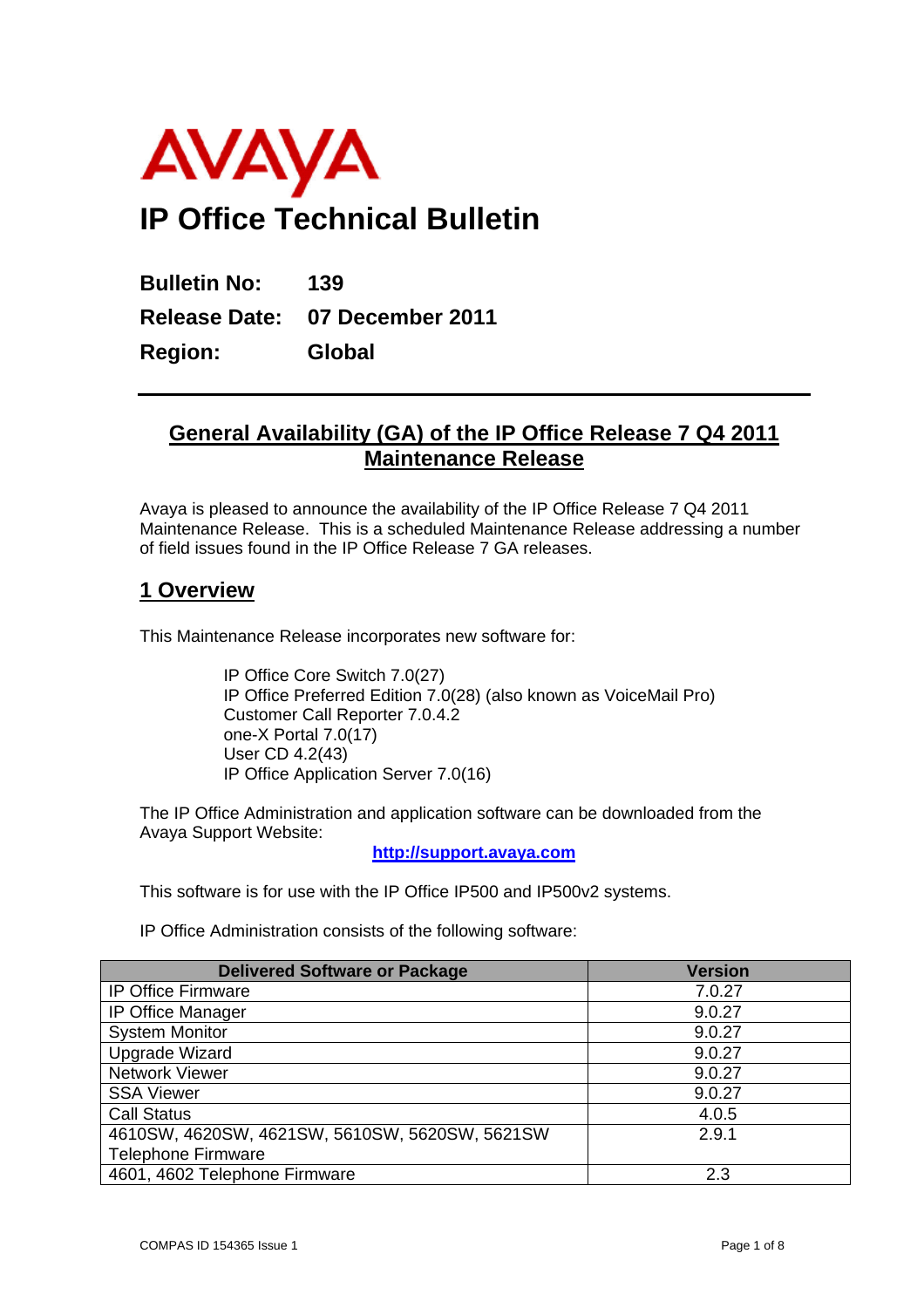| <b>Delivered Software or Package</b>             | <b>Version</b>            |
|--------------------------------------------------|---------------------------|
| 4601+, 4602+, 5601+ and 5602+ Telephone Firmware | 2.9.1                     |
| 4625 Telephone Firmware                          | 2.9.1                     |
| 5601, 5602 Telephone Firmware                    | 2.3                       |
| 2410 Telephone Firmware                          | R6.0                      |
| 2420 Telephone Firmware                          | R6.0                      |
| 5410 Telephone Firmware                          | R <sub>6.0</sub>          |
| 5420 Telephone Firmware                          | R <sub>6.0</sub>          |
| 1403 Telephone Firmware                          | 4.0                       |
| 1408 / 1416 Telephone Firmware                   | 16.0                      |
| 1408 / 1416 Loader (Boot File) Firmware          | 25                        |
| 9504 / 9508 Telephone Firmware                   | R37                       |
| 9504 / 9508 Loader (Boot File) Firmware          | <b>R15</b>                |
| IP Office Video Softphone                        | 3.1.2.17.59616            |
| IP DECT - ADMM Firmware                          | 1.1.13                    |
| IP DECT - ADMM Java Configuration                | 1.1.13                    |
| IP DECT - ADMM DECT Monitor                      | 1.4                       |
| 3701 Telephone Firmware                          | 22.04.04                  |
| 3711 Telephone Firmware                          | 91.24.31.04               |
| 3711 Global Telephone Firmware                   | 91.24.36                  |
| 3711 Global Telephone USB driver                 | 0.8                       |
| T3 IP Telephone Firmware                         | T247                      |
| T3 IP Admin Tool                                 | 3.08                      |
| 1603, 1608, 1616 Telephone Firmware              | 1.300b                    |
| 1603 Loader (Boot File) Firmware                 | 1.300b                    |
| 1616 Button Module Firmware                      | 1.1.0                     |
| 9620 9630 9640 9650 Boot Code                    | 3.11                      |
| 9620 9630 9640 9650 Telephone Firmware           | 3.186a                    |
| 9621 9641 Telephone Firmware (Application file)  | S9621_41HALBR6_1r38_V4r52 |
| 9608 Telephone Firmware (Application file)       | S9608_11HALBR6_1r38_V4r52 |
| 9608 9621 9641 Kernel                            | S96x1_UKR_V0r38_V0r38     |
| 1120E 1140E 1220 1230 Telephone Firmware         | 04.01.15.00               |
| 3720 Telephone Firmware                          | 3.2.23                    |
| 3725 Telephone Firmware                          | 3.2.23                    |
| 3740 Telephone Firmware                          | 3.0.15                    |
| 3749 Telephone Firmware                          | 3.0.16                    |
| DECT R4 - IPBS Firmware                          | 5.0.9                     |
| DECT R4 - AIWS Firmware                          | 2.73                      |
| <b>DECT R4 - WinPDM</b>                          | 3.8.2                     |
| DECT R4 - Rack Charger Firmware                  | 1.3.11                    |
| <b>DECT R4 - Advanced Charger Firmware</b>       | 1.3.11                    |
| 3641 / 3645 Telephone Firmware                   | 117.056                   |
| Avaya Voice Priority Processor (AVPP) Firmware   | 17x.039                   |
| Handset Administration Tool (HAT)                | 2.8.22.0                  |
|                                                  |                           |

The contents of the User CD are:

| <b>Application Name</b> | <b>Version</b> |
|-------------------------|----------------|
| <b>Phone Manager</b>    | 4.2(40)        |
| <b>Soft Console</b>     | 4.2(27)        |
| TAPI                    | 1.0.0.37       |
| Dev Link                | 1.0.0.5        |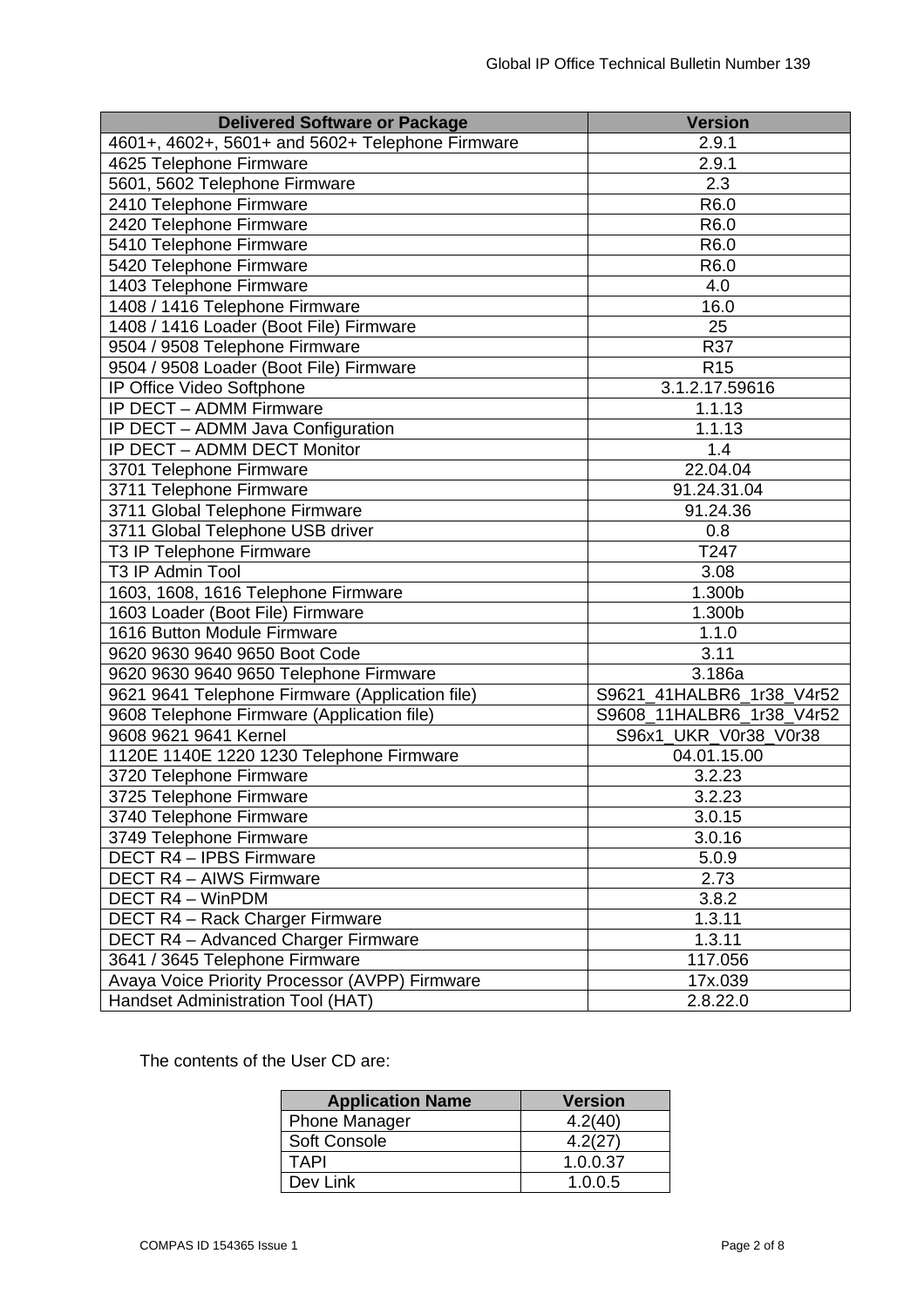**Note:** Upgrading IP DECT 3711 Telephone Firmware to 91.24.31.04

This Administration CD contains two upgrade programs with this release of 3711 telephone firmware:

> pp\_avaya\_3711\_91\_24\_31\_04.exe up avaya 3711 91 24 31 04.exe

Please check the handset label located under the battery cover to determine the month and year of release. If the handset has a date of 08/06 or earlier then use the "pp" upgrade program. If the date is newer than 08/06 then use the "up" upgrade program to update the telephone.

This release supports the "IP DECT 3711 Global" telephone. The Global telephone will not offer any different feature set than the current 3711 but will support both EMEA and US frequencies. To determine if a customer has a "Global" 3711 telephone press Menu, System, Version Number. The PRD: number will end with a suffix of ".int".

### **2 New Features**

Release 7.0.4.2 of Customer Call Reporter contains support for Microsoft Internet Explorer 9. Please note that one-X portal is not currently supported with Internet Explorer 9.

# **3 IP Office Resolved Field Issues**

In the table below, the Clearquest (CQ) number refers to the internal bug tracking database used by Avaya SME. When a customer field issue has been confirmed to be a product or documentation issue, it is logged in this system, and the CQ number used internally within Avaya for tracking the resolution of this issue. There may be several customer field cases raised against a single CQ issue.

### **3.1 Resolved field issues in IP Office 7.0(27) and Manager 9.0(27)**

The following field issues have been addressed in 7.0(27) and Manager 9.0(27):

| <b>CQ Number</b> | <b>Description of Issue</b>                                                                                                 |
|------------------|-----------------------------------------------------------------------------------------------------------------------------|
| CQ41946          | Cannot use Forced Account Code entry on an ETSI circuit                                                                     |
| CQ41952          | Memory related system restart on 6.1.12 / 412 - OSBUFF3                                                                     |
| CQ42123          | Inbound Sip calls can't be transferred over SCN if using E1R2 as the link between sites                                     |
| CQ42135          | Translation issue: Portuguese. Shows "Pedrida" instead of "Perdida"(missed).                                                |
| CQ42172          | Using Call Park on 7310 sets fail when an appearance button is already active                                               |
| CQ42176          | Call Listen user gets dropped if second line into the hunt group is answered                                                |
| CQ42191          | Dial by Name not functioning correctly on 7.0.23                                                                            |
| CQ42262          | Call forward unconditional setting not saved after a reboot on Nortel phones                                                |
| CQ122490         | Outgoing calls fail if they are dialled just as ISDN Layer 1 goes into "Power Save" mode.                                   |
| CQ123247         | Call from ext. on "Master" node to Busy, Collective, Distributed H/G gets Ringback.Same call from ext. on "Slave"gets Busy. |
| CQ123591         | Call to Overflow Group continues to ring when call falls back to H/G originally targeted.                                   |
| CQ123937         | SMDR - Called and Dialled number fields wrong following trunk-to-trunk transfer                                             |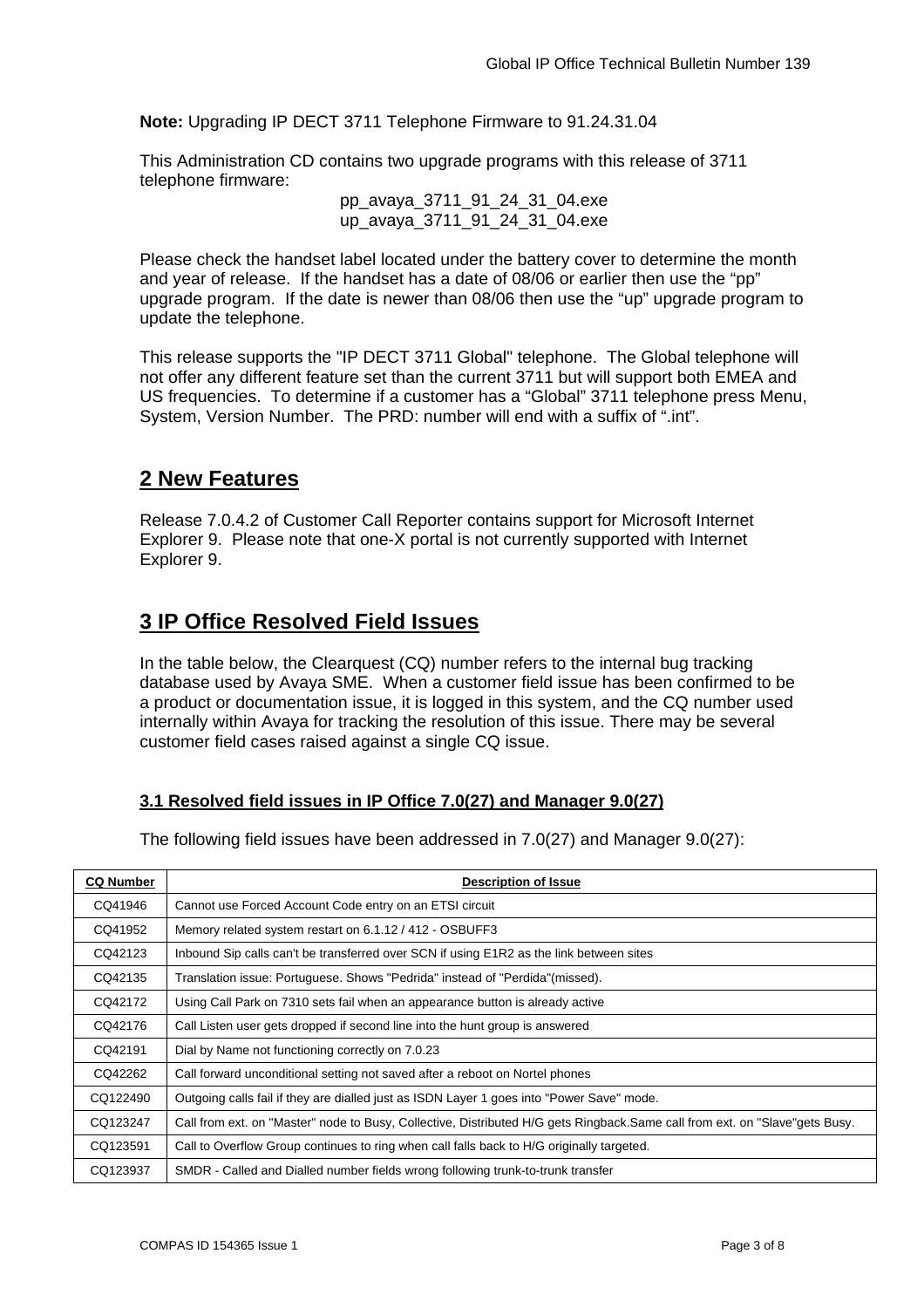| CQ123947 | 14xx and 16xx phones - Show Call Waiting setting is not translated into German                                 |  |
|----------|----------------------------------------------------------------------------------------------------------------|--|
| CQ123967 | Calls made by SIP Softphone - one way speech when ISDN Facility message is received                            |  |
| CQ123976 | Absent text not shown in Phone Manager client when calling a local user - okay when calling SCN user           |  |
| CQ123979 | SMDR: Connected Time field in 4th SMDR entry for conference call output as zero                                |  |
| CQ123980 | Call log entry incorrect following the unsupervised transfer of an outgoing call                               |  |
| CQ123982 | SIP PAI field missing on outbound VMPro callback                                                               |  |
| CQ123992 | Second call into a Collective Call Waiting group isn't shown on members CA keys                                |  |
| CQ123998 | 56xx and 96xx phones - cannot re-register a phone if a DSS key containing the character æ is configured        |  |
| CQ124006 | Nortel T series phones display "EXTERNAL" for an I/C call with CLIP via PRI line.                              |  |
| CQ124007 | M7208 display shows "EXTERNAL" when on a call and another external calls rings the extension.                  |  |
| CQ124008 | M7208 & M7324 display shows "EXTERNAL" even after an external o/g call is answered. 5410 shows number dialled. |  |
| CQ124010 | M7208 display shows "EXTERNAL" when an external i/c call with CLIP rings and also when answered.               |  |
| CQ124013 | Outgoing ISDN call that provides Inband Information via a PI element is not mapped to the internal extension   |  |
| CQ124018 | No alerting heard when making call to SBus device over SCN                                                     |  |
| CQ124019 | M7208 display shows "EXTERNAL" when an external o/q call is answered.                                          |  |
| CQ124027 | Incoming call from ISDN line will not target correctly if UU information is present in ISDN setup message      |  |
| CQ124044 | No call progress tones or speech path on enquiry call from DECT 3725 handset out on SIP line.                  |  |
| CQ124089 | User & Hunt Group Announcements - no disconnection from EVM after playing first announcement .wav clip.        |  |
| CQ124113 | Visual Voice Call function failing                                                                             |  |
| CQ42139  | All information in'special' tab for AT&T Megacom settings under 4ESS is blanked on exit.                       |  |
| CQ123716 | Unable to select/deselect the [IP Office] in the "SCN service User Management" window.                         |  |
| CQ42140  | IP500V2 System Restart: Suspect third party TAPI application interaction problem                               |  |
| CQ123960 | TAPI sessions (TCP streams) become orphaned if clients become disconnected from network                        |  |
| CQ123983 | Queue announcements failing when call is transferred to group via the Auto Attendant                           |  |
| CQ124103 | IP500v2 System restart when changing a call appearance button that is in use                                   |  |
| CQ124110 | Nortel T and M Series internal and external ring cadences are fixed to the US settings                         |  |
| CQ124068 | Manager only uses quarter of the screen when started in French                                                 |  |

### **3.2 Preferred Edition 7.0(28) resolved field issues**

The following field issue has been addressed in Preferred Edition (VoiceMail Pro) 7.0(28):

| <b>CQ Number</b> | <b>Description of Issue</b>                                                                                                |
|------------------|----------------------------------------------------------------------------------------------------------------------------|
| CQ42074          | Unable to play voice messages via the PC browser. Phone works                                                              |
| CQ42083          | Call Flow changed by a VM Client becomes unavailable for any other VM Client if the Client PC Locales are not set to [UK]. |
| CO42190          | Linux - VMPro stops approx every 2 days with watchdog error                                                                |
| CQ123951         | Goto action fails when target is a Still Queued specific start point.                                                      |
| CQ124038         | Incorrect link created after making 16 connections to a Variable Routing action                                            |
| CQ124049         | French translation of the VMProClient>StartPoint>Preferences>Specific "Timeout" label obscures the value set               |
| CQ124056         | Minimum message length not working in IP Office mode                                                                       |
| CQ124057         | Mailbox outcalling escalation list doesn't retain settings                                                                 |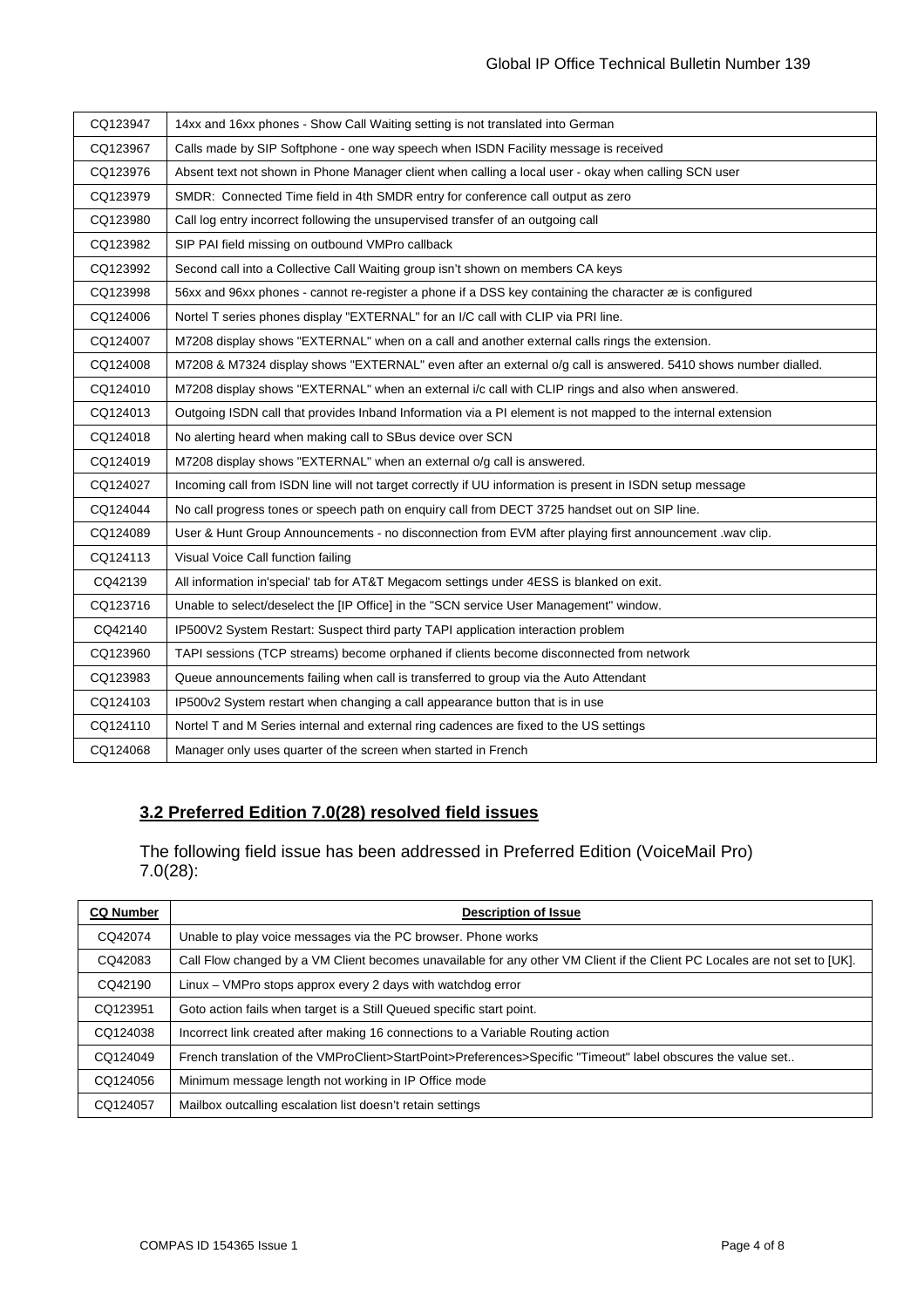### **3.3 Customer Call Reporter 7.0.4.2 resolved field issues**

The following field issues have been addressed in CCR 7.0.4.2:

| <b>CQ Number</b> | <b>Description of Issue</b>                                   |  |
|------------------|---------------------------------------------------------------|--|
| CQ123882         | CSR - Call not shown in report if run against an Account Code |  |
| CQ123891         | Scheduler - Weekly report returns 8 days of data              |  |

#### **3.4 one-X Portal 7.0(17) resolved field issues**

The following field issues have been addressed in one-X Portal 7.0(17):

| <b>CQ Number</b> | <b>Description of Issue</b>                                            |  |
|------------------|------------------------------------------------------------------------|--|
| CQ42166          | one-X portal stops showing phone state after transfer                  |  |
| CQ41824          | No one-X Portal functionality when connected to system LAN 2 interface |  |

### **3.5 User CD 4.2(43) resolved field issues**

The following field issues have been addressed in User CD 4.2(43):

| <b>CQ Number</b> | <b>Description of Issue</b>                                                                                          |
|------------------|----------------------------------------------------------------------------------------------------------------------|
| CQ123412         | Date & Time field on all PM call history goes back a day when selecting "Preferences" then quit without any changes. |
| CQ041334         | TAPI Interaction with Zeacom causes TAPI to stop responding                                                          |
| CQ041896         | TAPI – The TSP stops responding                                                                                      |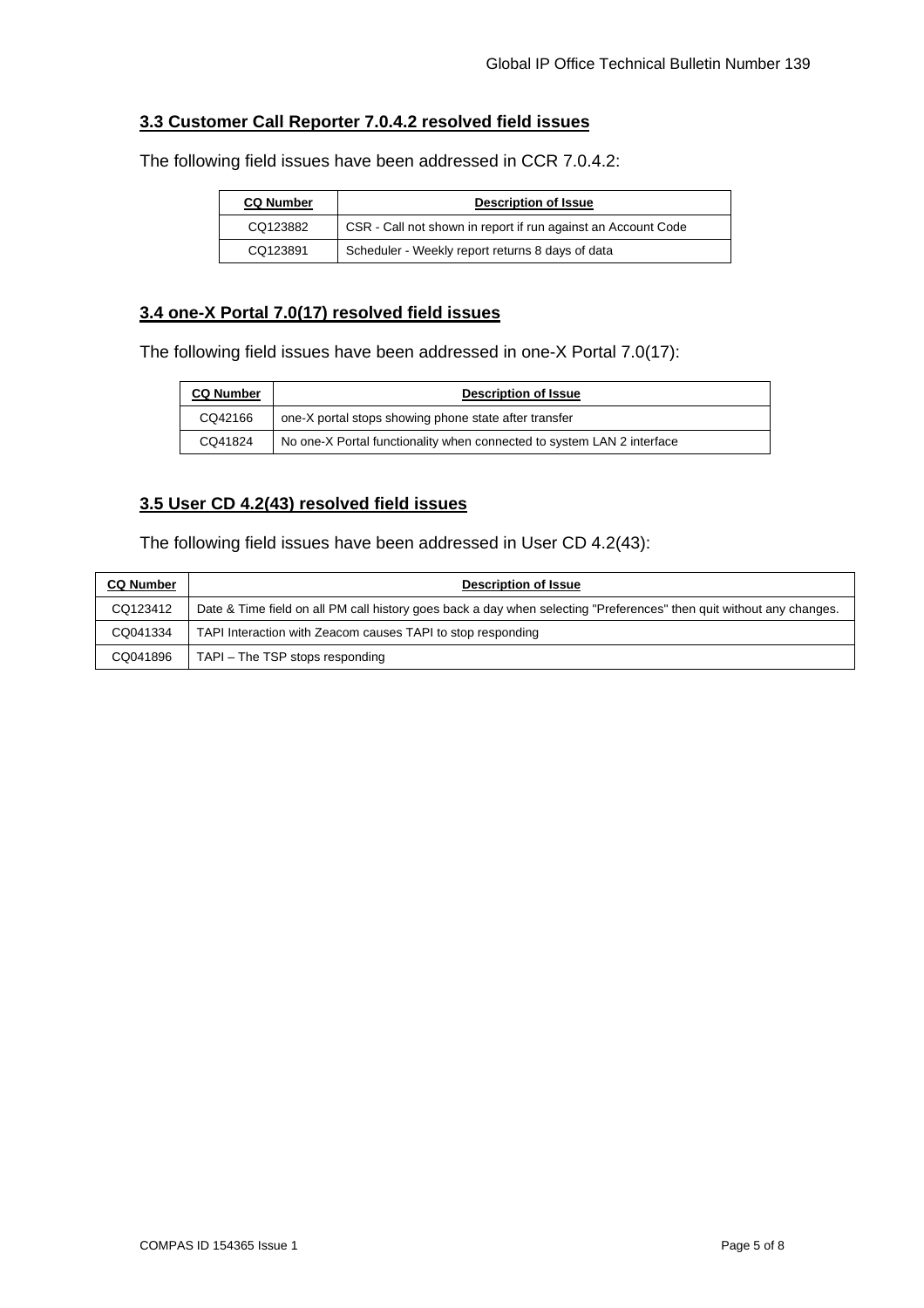# **4 Technical Notes**

#### **4.1 Upgrading IP Office core software**

When upgrading to Release 7 from a previous release an upgrade licence is required. It is recommended that the IP Office Release 7 Software Upgrade license is installed before upgrading the system. Although the license key may not be recognized immediately by the system running an earlier major release of software, it will be recognized when the system is upgraded to Release 7.

The table below shows the necessary steps that must be taken to upgrade the IP Office system to Release 7:

| <b>Platform</b> | <b>Current Release</b> | <b>Upgrade Step</b> |
|-----------------|------------------------|---------------------|
| IP500           | 4.x/5.0/6.x            | Load $7.0$          |
| IP500v2         | 6.x                    | Load 7.0            |
| All modules     | 4.x/5.0/6.x            | Load $7.0$          |

### **4.2 Upgrading IP Office Administration**

The IP Office Administration installer will detect previous installed versions and upgrade automatically. If a version earlier than 4.2 is installed, this must first be uninstalled before installing 7.0(27). It is not necessary to restart the PC after upgrading unless instructed to do so.

Before upgrading the IP Office system software ensure a backup of the system configuration exists.

### **4.3 Upgrading a remote IP500v2 System running 6.0(8) or 6.0(14) software**

If the system is to be upgraded remotely and is an IP500v2 platform running 6.0(8) or 6.0(14) software please check the size of the IP Office configuration file (config.cfg) held on the system SD card **before** upgrading to this release. The config.cfg file can be found in the "Primary" folder of the System SD card. For further information please refer to "Viewing the Card Contents" in the "SD Card Management" section of the IP Office Installation Manual.

If it is determined that the IP Office configuration file stored on the System SD card has a zero byte size it is likely that the issue documented in CQ105039 has occurred. In this instance the IP500v2 system will potentially restart with a default configuration. In this instance it is recommended that the following procedure to upgrade the IP500v2 system is performed when connected to the customer's LAN:

- 1) Using Manager take a copy of the System configuration and store on the local Administration PC.
- 2) Connect to the IP Office's LAN and perform a System Restart using Manager.
- 3) When the system has restarted use Manager to send the backup of the customer's system configuration file to the IP500v2.
- 4) Restart the system and recheck the size of the IP Office configuration in the System SD card.
- 5) Upgrade the IP500v2 system to the 7.0(27) release.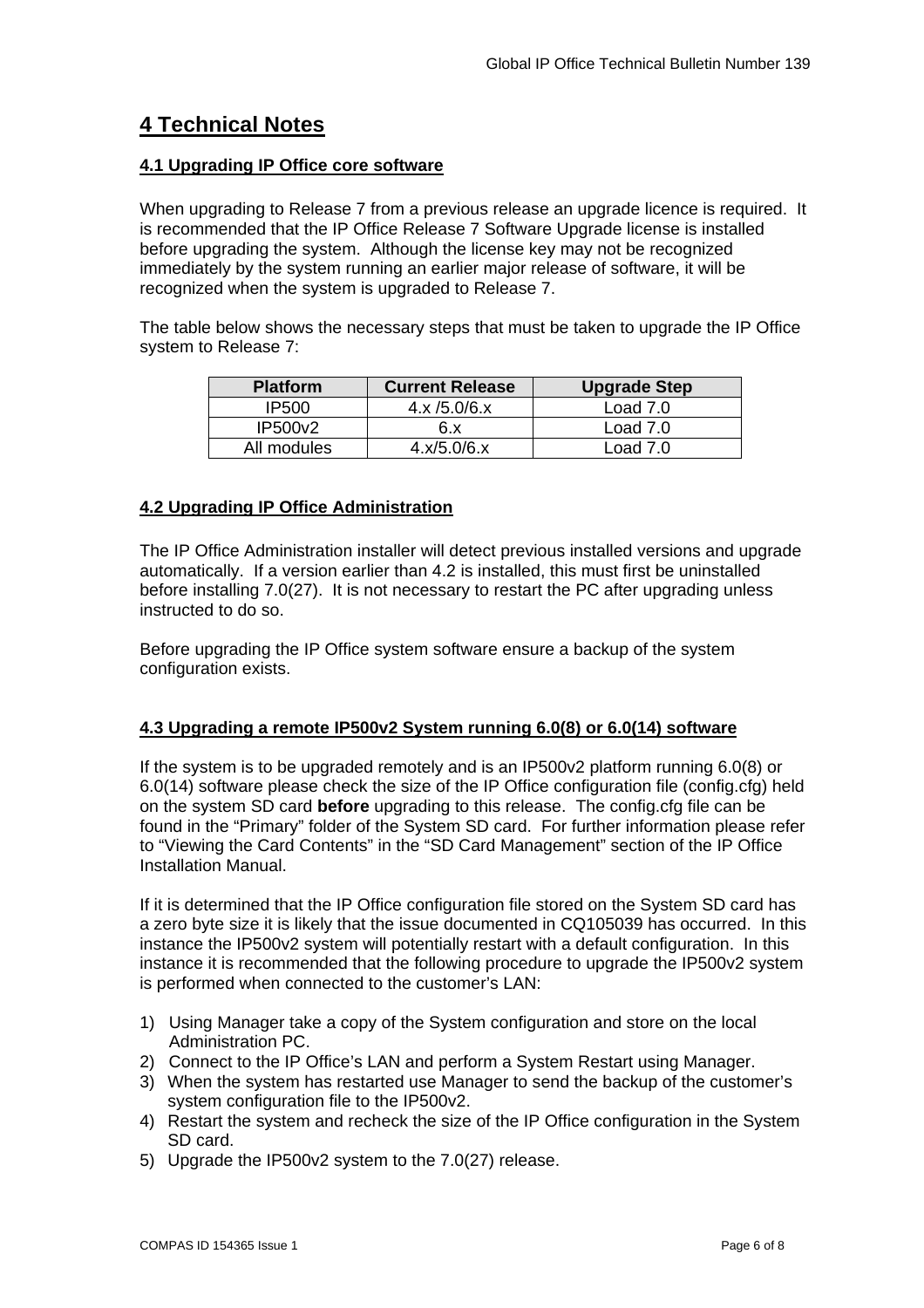#### **4.4 IP Office Expansion Unit Compatibility**

All IP Office expansion units must also be upgraded to the version supplied with the Administration software.

#### **4.5 Upgrade Instructions for IP Office Preferred Edition**

VoiceMail Pro must be at a minimum of 4.0(15) GA before automatic upgrades can be performed to Preferred Edition using this maintenance release.

The Preferred Edition 7.0(28) installer (also known as VoiceMail Pro) will automatically detect the previous build and upgrade automatically. It is always advisable to back up the configuration, and any bespoke voice files prior to performing the upgrade.

Prior to upgrading the Preferred Edition Server to 7.0(28) please ensure that all applications running on the PC are closed. The upgrade process will retain all the customer configuration, mailbox data and registry settings.

#### **4.6 Upgrade Instructions for Customer Call Reporter**

The 7.0.4.2 release of Customer Call Reporter has no special requirements or prerequisites in order to upgrade from the 6.1 or 1.2 GA releases. Please refer to the Maintenance and Diagnostics section of the CCR Installation documentation for details on how to upgrade. If you are upgrading from CCR 1.X please refer to page 104 of Technical Bulletin 115.

### **4,7 Upgrade Instructions for IP Office Applications Server**

This release of Applications Server contains no special requirements in order to upgrade from the previous GA release. Please refer to section 1.6 of the IP Office Application Server Installation and Maintenance documentation.

## **5 Assistance**

#### **5.1 Documentation and Software**

Documentation and Software can be downloaded from:

#### **http://support.avaya.com**

- 1. Select "Downloads"
- 2. Select "IP Office"
- 3. Select the Software release required
- 4. Select the Documentation Categories required

Software can also be ordered on CD/DVD if required.